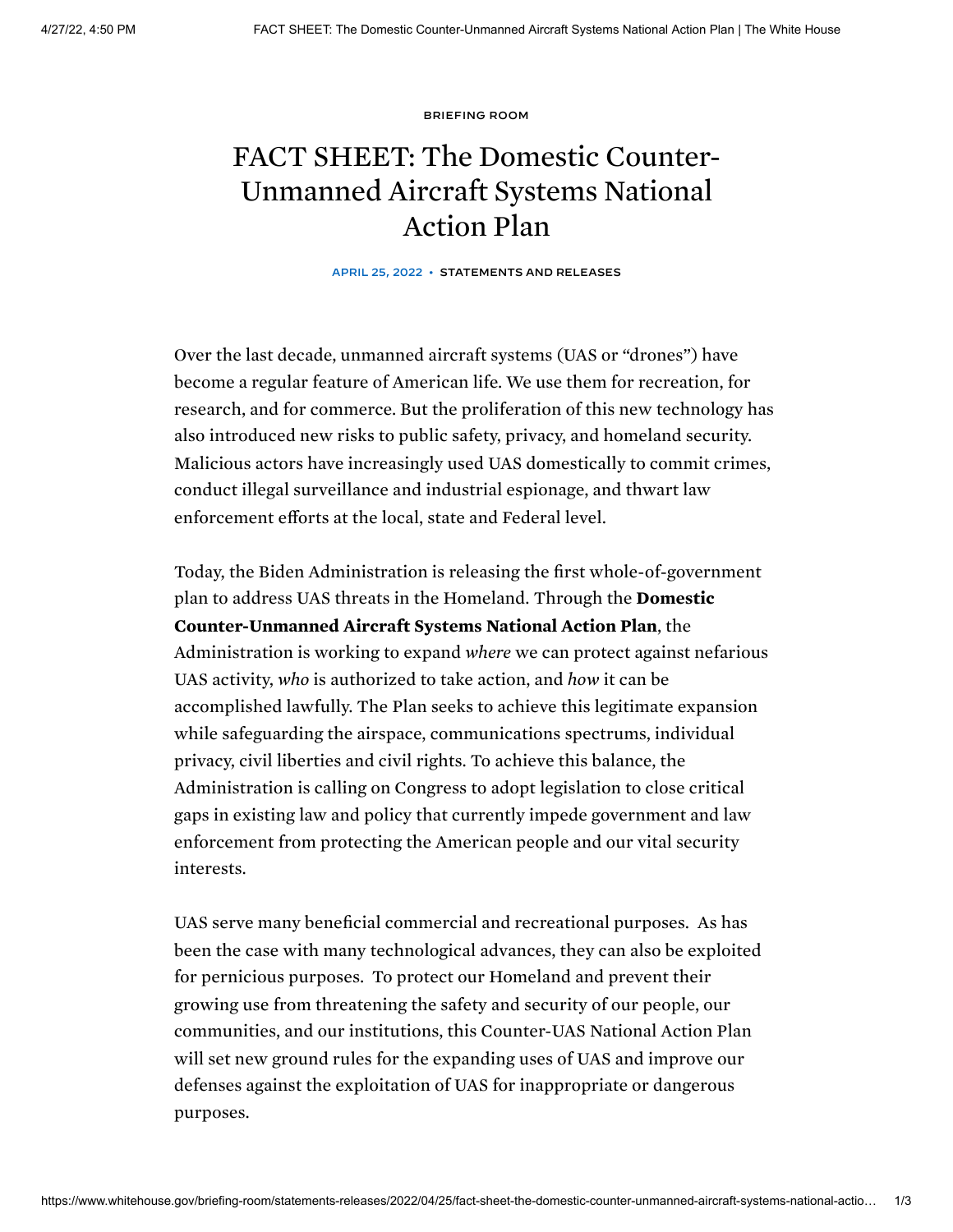## *Recommendations*

The Plan provides eight key recommendations for action:

- 1. Work with Congress to enact a new legislative proposal to expand the set of tools and actors who can protect against UAS by reauthorizing and expanding existing counter‑UAS authorities for the Departments of Homeland Security, Justice, Defense, State, as well as the Central Intelligence Agency and NASA in limited situations. The proposal also seeks to expand UAS detection authorities for state, local, territorial and Tribal (SLTT) law enforcement agencies and critical infrastructure owners and operators. The proposal would also create a Federallysponsored pilot program for selected SLTT law enforcement agency participants to perform UAS mitigation activities and permit critical infrastructure owners and operators to purchase authorized equipment to be used by appropriate Federal or SLTT law enforcement agencies to protect their facilities;
- 2. Establish a list of U.S. Government authorized detection equipment, approved by Federal security and regulatory agencies, to guide authorized entities in purchasing UAS detection systems in order to avoid the risks of inadvertent disruption to airspace or the communications spectrum;
- 3. Establish oversight and enablement mechanisms to support critical infrastructure owners and operators in purchasing counter-UAS equipment for use by authorized Federal entities or SLTT law enforcement agencies;
- 4. Establish a National Counter-UAS Training Center to increase training accessibility and promote interagency cross-training and collaboration;
- 5. Create a Federal UAS incident tracking database as a government-wide repository for departments and agencies to have a better understanding of the overall domestic threat;
- 6. Establish a mechanism to coordinate research, development, testing, and evaluation on UAS detection and mitigation technology across the Federal government;
- 7. Work with Congress to enact a comprehensive criminal statute that sets clear standards for legal and illegal uses, closes loopholes in existing Federal law, and establishes adequate penalties to deter the most serious UAS-related crimes; and